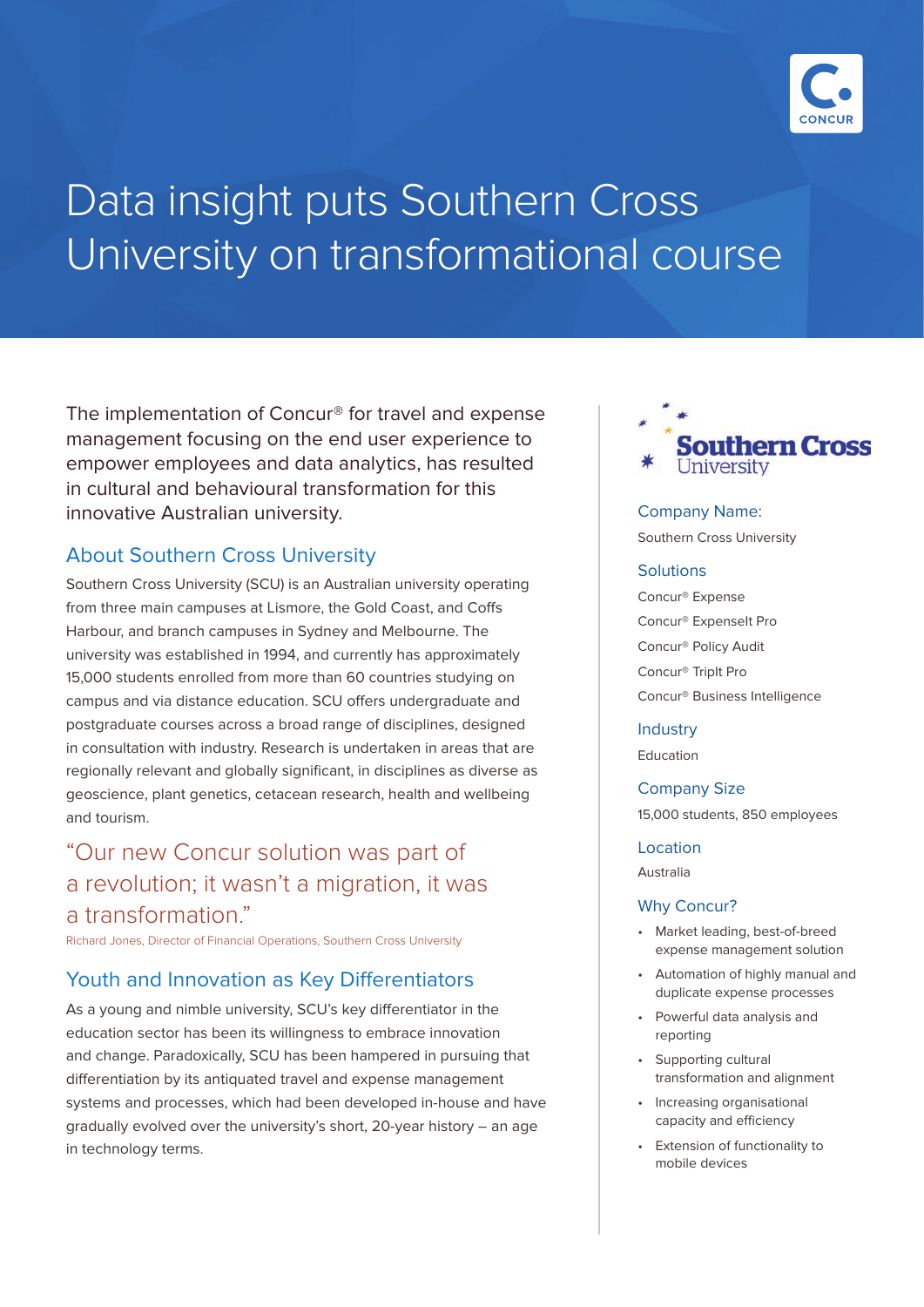# "Receipts for most of my major spend items now come through electronically via email, which I can then forward on to Concur. It works perfectly."

Richard Jones, Director of Financial Operations, Southern Cross University

"More specifically, we had the business challenge of an old, unsupported solution to manage expense reports and travel requests that was very manual and very challenging, with duplicate data and processes," said Richard Jones, Director of Financial Operations, Southern Cross University.

Travel is one of the biggest non-salary related expenses for SCU, with staff working at three main campuses, with the Gold Coast location currently expanding to cater for growing demand and as a destination campus for overseas students. There are also branches in Sydney and Melbourne, relationships with overseas agents and recruiters, and strong collaborations with international universities. Academics are often teaching for extended periods at other universities across the Asia-Pacific region.

"Our incumbent solution was a burning bridge, so we decided to look for a market leader as a replacement. We felt that the end user experience was more of a priority than any other integration benefits that we might see – so the travel request and expense reporting space was an area where we could look for a best-of-breed option as opposed to seeking an integrated or ERP product."

## Insight into Behaviours and Business **Objectives**

SCU selected Concur as the solution for expense management, with the platform providing the university with the reporting and granularity of data to meet its financial reporting obligations.

Concur Expense was implemented across the organisation, currently taking in automatic data feeds from a corporate card-in-hand provider and a virtual business travel account (BTA). Concur Expense data is imported into SCU's finance system, with employee data updated into Concur from the University's Human Resource Information System (HRIS).



Refreshingly, SCU's focus and approach in its use of Concur Expense has been on the type of data that it reports on, not on how it necessarily ties in with its financial systems.

This different perspective has seen SCU moving away from decision processes around budgets, to one that provides insight into expenses in terms of behaviours and business objectives. Concur is being used to identify trends in terms of behaviour, rather than just how spending aligns to budget. Budget variance reporting is addressed through SCU's formal management reporting framework and delivered through its finance system.

"We felt that travel as an individual transaction is immaterial, but it's the aggregation of those transactions that causes it to be a material impact on financial performance. The aggregation occurs due to staff behaviour and changing business needs, therefore, in our reporting we focus on the why and where of staff travel, and how they are managing their expenses in terms of their travel purpose, funding source and receipt documentation," said Jones.

"Through our reporting from Concur, we can now see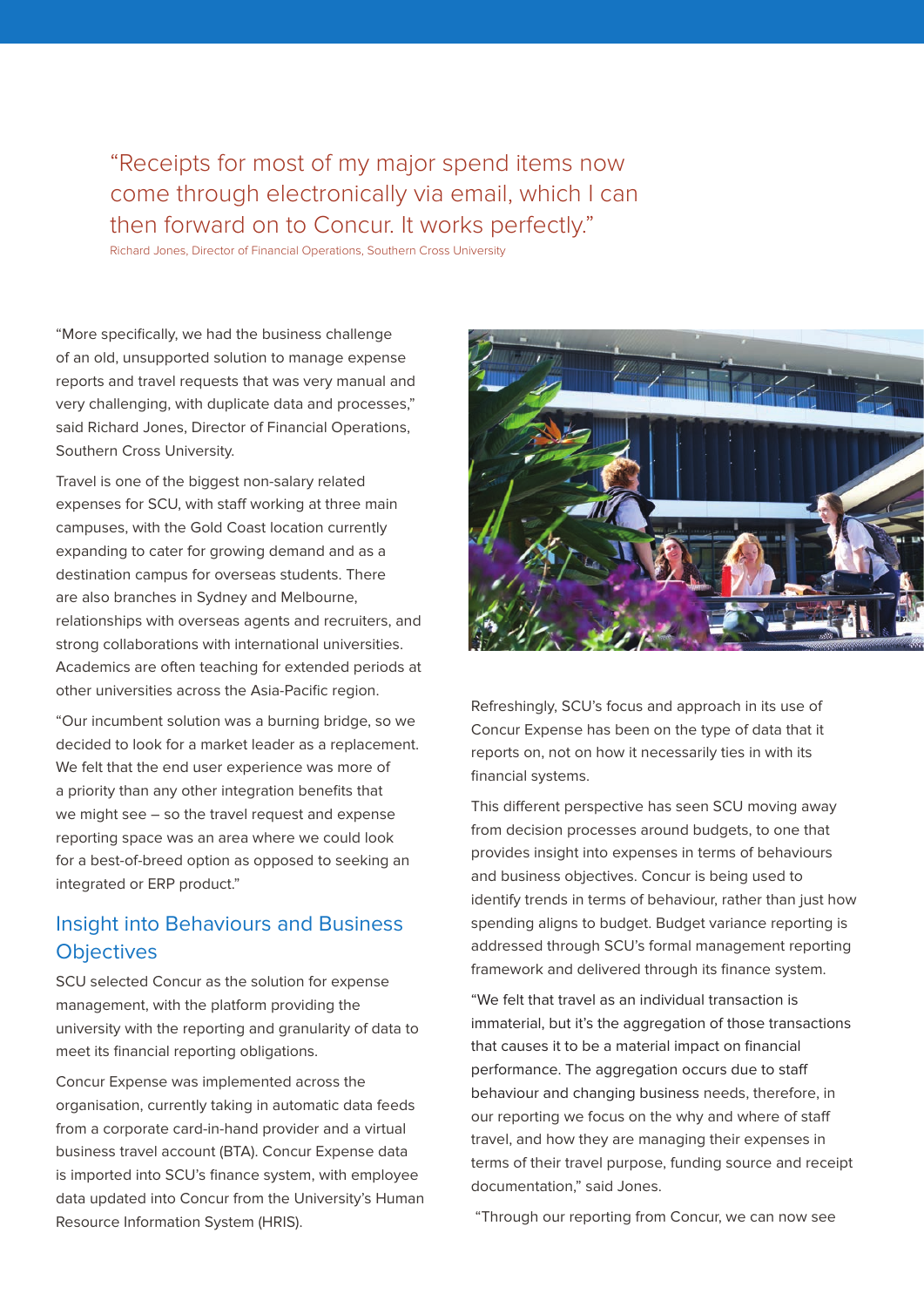

exactly what percentage of travel costs are associated with meetings or conferences or workshops, or teaching activities, and that gives us a better insight into why we are travelling and what we are doing, rather than whether we are above budget or not."

He cites as an illustration how reassuring it is that when he reports on SCU's top ten travellers each month, they are mostly staff involved in international student recruitment: "and there is a direct correlation between travel and international student recruitment."

"The business purpose and the business need win the day."

# User Experience and a Trust-based Approach

Capturing accurate expense data has been critical to the implementation and utilisation of Concur, with SCU taking a trust-based approach that focuses on a positive end user experience.

"Expense reports are one of the last things that you want to do in your day. The power is not in the process, it's in the data it collects – so you need to make the user experience positive and seamless. It's all about the quality and the accuracy of the data," said Jones.

"Instead of trying to create process bottlenecks and grind people down through over-compliance and approvals at a trip-by-trip level, we'd rather see people get through the process cleanly, neatly and efficiently, and then report back to them on that data."

A good example of SCU's focus on the user experience is its policy on receipt thresholds since implementing Concur. For corporate card holders, SCU has lifted thresholds for receipts in line with Australian Taxation Office (ATO) requirements for a tax invoice to claim GST on an expense item.

"There is already a level of trust associated with giving a staff member a credit card, so if there is no receipt, our Concur system should provide us with enough data and level of comfort to know that it is a valid expense."

For out-of-pocket expenses there is not as much data automatically available, so SCU has set a lower threshold where an expense will be accepted without a receipt. There is also no chance for users to take advantage of these thresholds with regular fraudulent claims, as spending patterns are easily picked up in Concur's reporting.

Previously, SCU required every expense claimed to have a valid receipt, with users having to complete a statutory declaration every time they didn't have the documentation. Now, the university has been able to provide staff with a greater level of trust. The rich functionality and data provided by the use of Concur's Expenselt Pro's mobile receipt capture, emailed submission of receipts and web-based expense reporting, has enabled the university to largely decentralise the expense management process, freeing up valuable resources in the finance team to focus on more strategic activities.